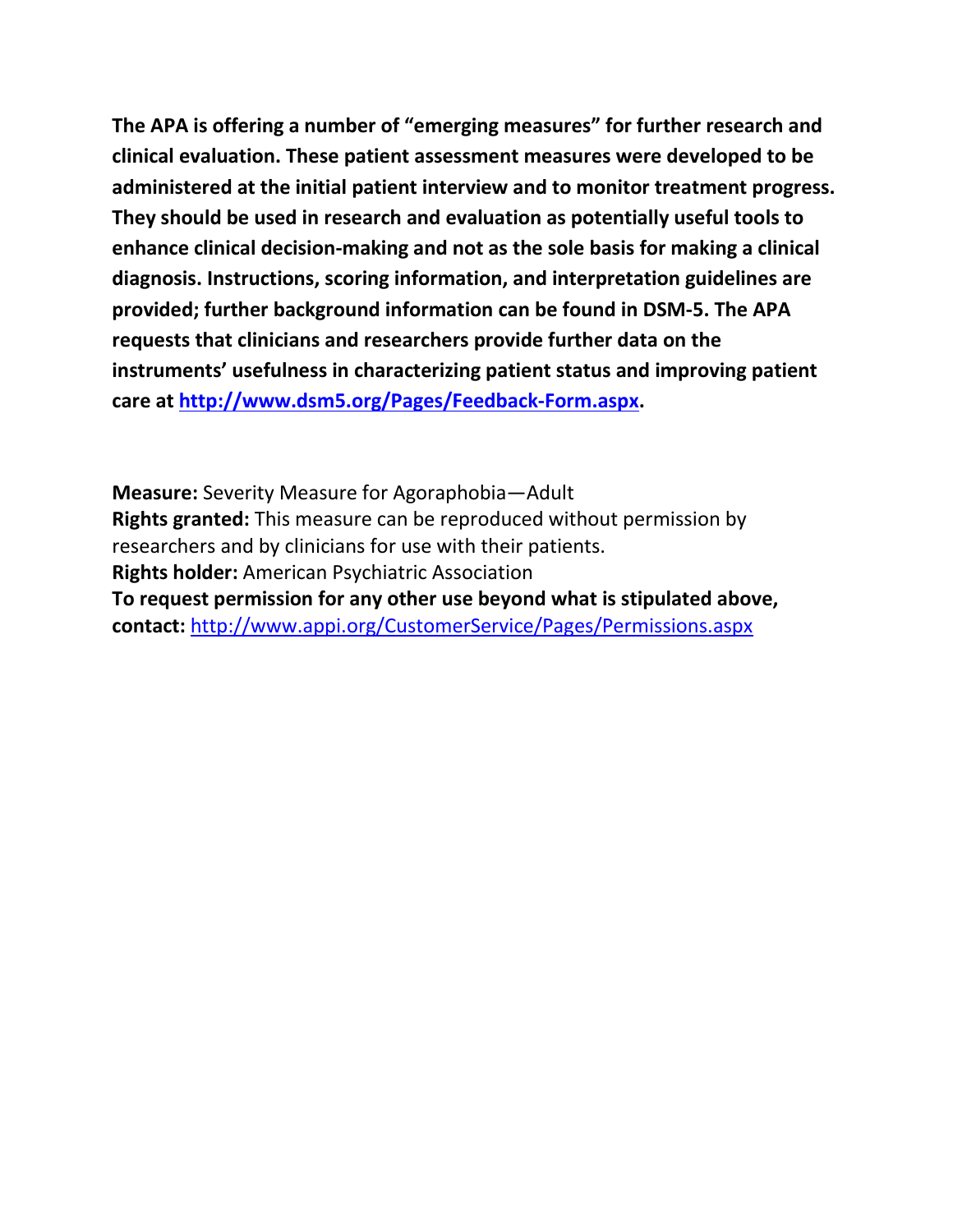## **Severity Measure for Agoraphobia—Adult**

**Name:**\_\_\_\_\_\_\_\_\_\_\_\_\_\_\_\_\_\_\_\_\_\_\_\_\_\_\_\_\_\_\_\_\_\_\_\_ **Age:** \_\_\_\_\_\_ **Sex: Male Female Date:\_\_\_\_\_\_\_\_\_\_\_\_\_\_\_\_\_**

**Instructions:** The following questions ask about thoughts, feelings, and behaviors you may have had in the following situations: crowds, public places, using transportation (e.g., buses, planes, trains), traveling alone, or away from home. **Please respond to each item by marking (√ or x) one box per row.** 

|                                                          |                                                                                                                                             |              |                     |                     |                     |                    | <b>Clinician</b><br><b>Use</b> |
|----------------------------------------------------------|---------------------------------------------------------------------------------------------------------------------------------------------|--------------|---------------------|---------------------|---------------------|--------------------|--------------------------------|
|                                                          | During the PAST 7 DAYS, I have                                                                                                              | <b>Never</b> | <b>Occasionally</b> | Half of<br>the time | Most of<br>the time | All of<br>the time | <b>Item</b><br>score           |
| 1.                                                       | felt moments of sudden terror, fear, or<br>fright in these situations                                                                       | $\Box$ 0     | $\Box$ 1            | $\Box$ 2            | $\Box$ 3            | $\Box$ 4           |                                |
| 2.                                                       | felt anxious, worried, or nervous about<br>these situations                                                                                 | $\Box$ 0     | $\Box$ 1            | $\Box$ 2            | $\Box$ 3            | $\Box$ 4           |                                |
| 3.                                                       | had thoughts about panic attacks,<br>uncomfortable physical sensations, getting<br>lost, or being overcome with fear in these<br>situations | $\Box$ 0     | $\Box$ 1            | $\Box$ 2            | $\Box$ 3            | $\Box$ 4           |                                |
| 4.                                                       | felt a racing heart, sweaty, trouble<br>breathing, faint, or shaky in these<br>situations                                                   | $\Box$ 0     | $\Box$ 1            | $\Box$ 2            | $\Box$ 3            | $\Box$ 4           |                                |
| 5.                                                       | felt tense muscles, felt on edge or restless,<br>or had trouble relaxing in these situations                                                | $\Box$ 0     | $\Box$ 1            | $\Box$ 2            | $\Box$ 3            | $\Box$ 4           |                                |
| 6.                                                       | avoided, or did not approach or enter,<br>these situations                                                                                  | $\Box$ 0     | $\Box$ 1            | $\Box$ 2            | $\Box$ 3            | $\Box$ 4           |                                |
| 7.                                                       | moved away from these situations, left<br>them early, or remained close to the exits                                                        | $\Box$ 0     | $\Box$ 1            | $\Box$ 2            | $\Box$ 3            | $\Box$ 4           |                                |
| 8.                                                       | spent a lot of time preparing for, or<br>procrastinating about (putting off), these<br>situations                                           | $\Box$ 0     | $\Box$ 1            | $\Box$ 2            | $\Box$ 3            | $\Box$ 4           |                                |
| 9.                                                       | distracted myself to avoid thinking about<br>these situations                                                                               | $\Box$ 0     | $\Box$ 1            | $\Box$ 2            | $\Box$ 3            | $\Box$ 4           |                                |
| 10.                                                      | needed help to cope with these situations<br>(e.g., alcohol or medication, superstitious<br>objects, other people)                          | $\Box$ 0     | $\Box$ 1            | $\Box$ 2            | $\Box$ 3            | $\Box$ 4           |                                |
| <b>Total/Partial Raw Score:</b>                          |                                                                                                                                             |              |                     |                     |                     |                    |                                |
| Prorated Total Raw Score: (if 1-2 items left unanswered) |                                                                                                                                             |              |                     |                     |                     |                    |                                |
| <b>Average Total Score:</b><br>$\sim$ $\sim$             |                                                                                                                                             |              |                     |                     |                     |                    |                                |

Craske M, Wittchen U, Bogels S, Stein M, Andrews G, Lebeu R. Copyright © 2013 American Psychiatric Association. All rights reserved. This material can be reproduced without permission by researchers and by clinicians for use with their patients.